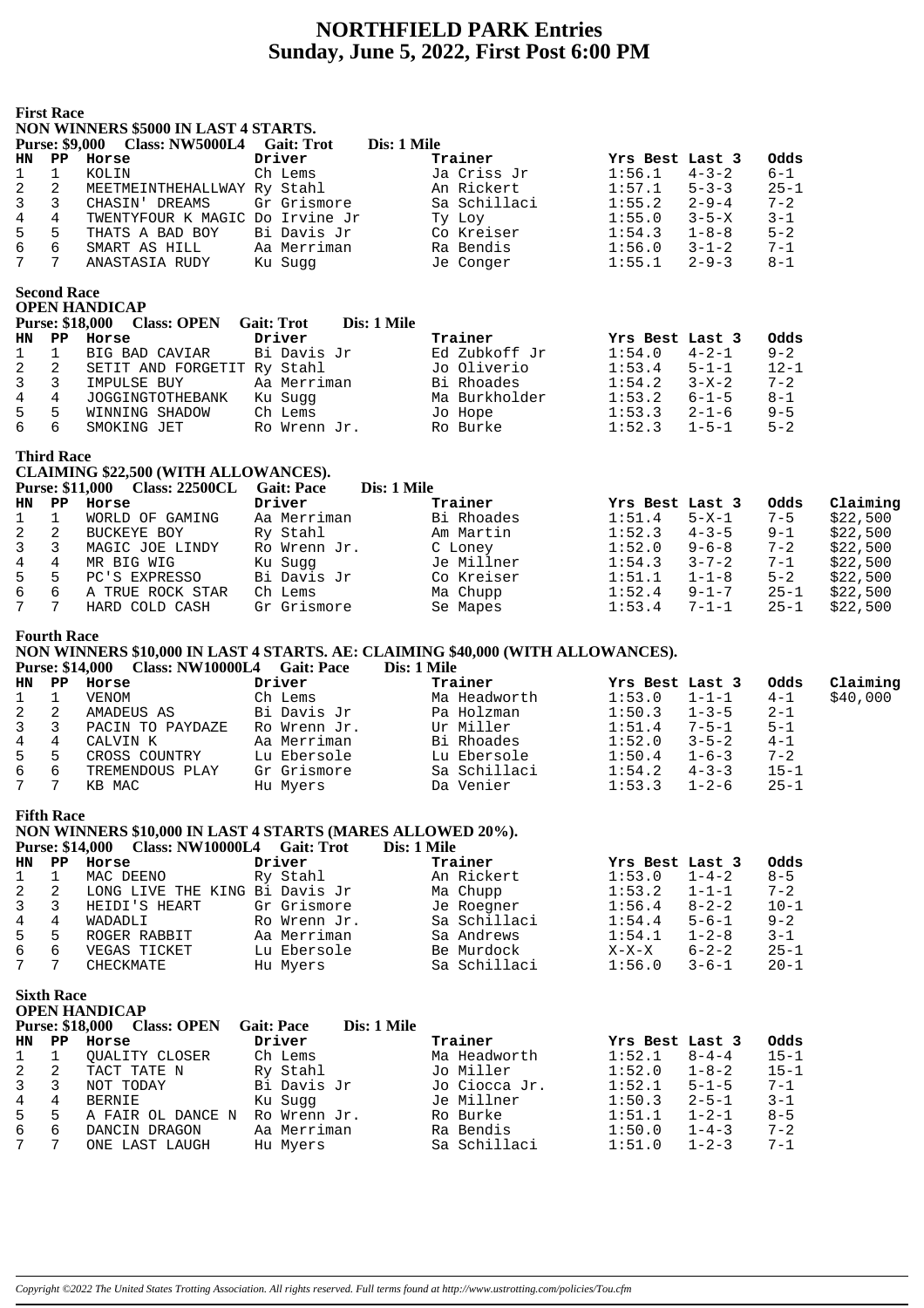|                     | <b>Seventh Race</b><br><b>Purse: \$8,000</b> | <b>GREAT LAKES AMATEUR DRIVING SERIES</b><br><b>Class: AMATEUR Gait: Trot</b>     |                          | Dis: 1 Mile                                                                                                                                                                                                                                            |                            |                             |                      |          |
|---------------------|----------------------------------------------|-----------------------------------------------------------------------------------|--------------------------|--------------------------------------------------------------------------------------------------------------------------------------------------------------------------------------------------------------------------------------------------------|----------------------------|-----------------------------|----------------------|----------|
| <b>HN</b>           | $\mathbf{P} \mathbf{P}$                      | Horse                                                                             | Driver                   | Trainer                                                                                                                                                                                                                                                | Yrs Best Last 3            |                             | Odds<br>$8 - 1$      | Claiming |
| 1<br>$\sqrt{2}$     | 1<br>2                                       | SUMBODYGETDISFOOL<br>RIVER ROCK                                                   | St Oldford<br>Do Sherman | Et Sisco<br>Ed Zubkoff Jr                                                                                                                                                                                                                              | 1:57.3<br>1:56.4           | $8 - 8 - 6$<br>$1 - 8 - 6$  | $4 - 1$              | \$29,000 |
| $\mathsf 3$         | 3                                            | EMERALD CHIP                                                                      | La Harmon                | La Harmon                                                                                                                                                                                                                                              | 1:57.0                     | $5 - 2 - 7$                 | $4 - 1$              |          |
| $\overline{4}$      | 4                                            | PEPIN COOLIE                                                                      | Al Sisco                 | Et Sisco                                                                                                                                                                                                                                               | $X-X-X$                    | $4 - 6 - 2$                 | $9 - 1$              |          |
| 5                   | 5                                            | IMPRESSIVE CHIEF                                                                  | Da Rideout               | Jo Payne                                                                                                                                                                                                                                               | 1:58.1                     | $6 - 2 - 7$                 | $10 - 1$             | \$20,000 |
| 6                   | 6                                            | TOOTIE                                                                            | Ed Miller                | Ed Miller                                                                                                                                                                                                                                              | 1:55.0                     | $1 - 3 - 6$                 | $9 - 5$              |          |
| 7<br>8              | 7<br>8                                       | FULTON'S FURY<br>SO WISHFULL                                                      | Jo Miller<br>La Ferrari  | Ke Kash Jr<br>La Ferrari                                                                                                                                                                                                                               | 1:56.1<br>$X-X-X$          | $3 - 3 - 2$<br>$3 - 3 - 3$  | $9 - 1$<br>$25 - 1$  |          |
|                     |                                              |                                                                                   |                          |                                                                                                                                                                                                                                                        |                            |                             |                      |          |
|                     | <b>Eighth Race</b>                           | NON WINNERS \$5000 IN LAST 4 STARTS.                                              |                          |                                                                                                                                                                                                                                                        |                            |                             |                      |          |
|                     |                                              | Purse: \$9,000 Class: NW5000L4 Gait: Pace                                         |                          | Dis: 1 Mile                                                                                                                                                                                                                                            |                            |                             |                      |          |
| <b>HN</b>           | $_{\rm PP}$                                  | Horse                                                                             | Driver                   | Trainer                                                                                                                                                                                                                                                | Yrs Best Last 3            |                             | 0dds                 |          |
| 1                   | 1                                            | CAPTAINOFROCKNROLL Ro Wrenn Jr.                                                   |                          | Sa Schillaci                                                                                                                                                                                                                                           | 1:55.3                     | $2 - 4 - 5$                 | $8 - 5$              |          |
| $\overline{2}$      | 2<br>3                                       | HIP HOP STAR                                                                      | Ke Kash Jr               | Ke Kash Jr                                                                                                                                                                                                                                             | 1:55.2                     | $6 - 4 - 1$                 | $20 - 1$             |          |
| 3<br>$\,4$          | 4                                            | ME THE DRAGON<br>MARVALOUS ARTIST                                                 | Hu Myers<br>Ry Stahl     | Sa Schillaci<br>An Rickert                                                                                                                                                                                                                             | 1:54.1<br>1:52.1           | $6 - 7 - 6$<br>$1 - 4 - 4$  | $20 - 1$<br>$12 - 1$ |          |
| 5                   | 5                                            | ANDALE ANDALE                                                                     | Ch Lems                  | Ma Burkholder                                                                                                                                                                                                                                          | 1:52.0                     | $3 - 2 - 4$                 | $5 - 2$              |          |
| $\epsilon$          | 6                                            | HEARTLAND DANDY                                                                   | Bi Davis Jr              | C Loney                                                                                                                                                                                                                                                | 1:52.4                     | $5 - 3 - 9$                 | $5 - 1$              |          |
| 7                   | 7                                            | DECLAN SEELSTER                                                                   | Aa Merriman              | Ra Bendis                                                                                                                                                                                                                                              | 1:52.0                     | $4 - 7 - 1$                 | $7 - 1$              |          |
| 8                   | 8                                            | BIG BOOTY RUDY                                                                    | Ch Presley               | Ra Smith                                                                                                                                                                                                                                               | 1:53.3                     | $3 - 6 - 3$                 | $9 - 1$              |          |
|                     | <b>Ninth Race</b>                            | \$40,000 (WITH ALLOWANCES).<br>Purse: \$11,000 Class: NW6500L4                    | <b>Gait: Pace</b>        | NON WINNERS \$6500 IN LAST 4 STARTS. AE: N/W 6 PARI-MUTUEL RACES. AE: N/W 10 PM RACES. CLAIMING PRICE<br>Dis: 1 Mile                                                                                                                                   |                            |                             |                      |          |
| <b>HN</b>           | $_{\rm PP}$                                  | Horse                                                                             | Driver                   | Trainer                                                                                                                                                                                                                                                | Yrs Best Last 3            |                             | 0dds                 | Claiming |
| 1                   | 1                                            | UNLIKEANYOTHER                                                                    | Ch Presley               | Ra Smith                                                                                                                                                                                                                                               | 1:52.2                     | $6 - 5 - 8$                 | $8 - 1$              |          |
| $\overline{2}$      | 2                                            | LAST BET                                                                          | Hu Myers                 | Ra Bendis                                                                                                                                                                                                                                              | 1:53.2                     | $3 - 2 - 6$                 | 7-1                  | \$50,000 |
| 3                   | 3                                            | LANCASTER HILL                                                                    | Gr Grismore              | Ry Deaton                                                                                                                                                                                                                                              | 1:52.2                     | $1 - 1 - 2$                 | $5 - 1$              | \$40,000 |
| $\overline{4}$<br>5 | 4<br>5                                       | JUST TOYIN WITH YA Ch Lems<br>ROCKINMYSHOE                                        | Aa Merriman              | Jo Hope<br>Bi Rhoades                                                                                                                                                                                                                                  | 1:51.4<br>1:52.0           | $6 - 1 - 6$<br>$1 - 1 - 1$  | $9 - 2$<br>$9 - 2$   | \$50,000 |
| $\epsilon$          | 6                                            | BARRY'S BERRIES                                                                   | Ro Wrenn Jr.             | Ro Burke                                                                                                                                                                                                                                               | 1:50.1                     | $1 - 1 - 1$                 | $8 - 5$              |          |
| 7                   | 7                                            | STONECOLD BLUECHIP Ry Stahl                                                       |                          | He Beachy                                                                                                                                                                                                                                              | 1:54.0                     | $4 - 4 - 5$                 | $25 - 1$             |          |
| 8                   | 8                                            | KING CORONA                                                                       | Do Irvine Jr             | To Bigler                                                                                                                                                                                                                                              | 1:51.0                     | $7 - 6 - 1$                 | $25 - 1$             |          |
|                     | <b>Tenth Race</b>                            |                                                                                   |                          |                                                                                                                                                                                                                                                        |                            |                             |                      |          |
|                     |                                              | NON WINNERS \$3500 IN LAST 4 STARTS.<br>Purse: \$7,000 Class: NW3500L4 Gait: Pace |                          | Dis: 1 Mile                                                                                                                                                                                                                                            |                            |                             |                      |          |
| HN.                 | $\mathbf{P} \mathbf{P}$                      | Horse                                                                             | Driver                   | Trainer                                                                                                                                                                                                                                                | Yrs Best Last 3            |                             | Odds                 |          |
| 1                   | 1                                            | COPPER COAST A                                                                    | Ke Kash Jr               | Ke Kash Jr                                                                                                                                                                                                                                             | 1:55.3                     | $2 - 4 - 3$                 | $12 - 1$             |          |
| 2                   | 2                                            | CAVIART COOPER                                                                    | Ku Sugg                  | He Hagerman                                                                                                                                                                                                                                            | 1:56.0                     | $3 - 5 - 2$                 | $6 - 1$              |          |
|                     |                                              | 3 3 J M JET SET                                                                   | Bi Davis Jr              | Co Kreiser                                                                                                                                                                                                                                             | $1:53.1$ $6-7-6$           |                             | $6 - 1$              |          |
| 4<br>5              | 4<br>5                                       |                                                                                   |                          |                                                                                                                                                                                                                                                        |                            |                             | $25 - 1$<br>$8 - 5$  |          |
| 6                   | 6                                            |                                                                                   |                          |                                                                                                                                                                                                                                                        |                            |                             | $6 - 1$              |          |
| $\overline{7}$      | $7\phantom{.0}$                              |                                                                                   |                          |                                                                                                                                                                                                                                                        |                            |                             | $7 - 1$              |          |
| 8                   | 8                                            |                                                                                   |                          |                                                                                                                                                                                                                                                        |                            |                             | $25 - 1$             |          |
| 9                   | [9                                           |                                                                                   |                          | DRAGON RULER<br>BACKSEAT JOKER Hu Myers Sa Schillaci X-X-X 2-3-8<br>DREAMFAIR CHARRO RO Wrenn Jr. Ed Zubkoff Jr 1:52.2 8-9-4<br>EXECUTIVE DASH N An Lake Ra Farmer 1:53.1 5-3-3<br>CLEMSON DO Irvine Jr Ro Krenitsky Jr 1:54.3 6-8-2<br>               |                            |                             | $7 - 1$              |          |
|                     |                                              | <b>Eleventh Race</b><br>(WITH ALLOWANCES).                                        |                          | GUARANTEED \$10,000 PICK 4 STARTS HERE NON WINNERS \$6500 IN LAST 4 STARTS. AE: CLAIMING PRICE \$22,500<br>Dis: 1 Mile                                                                                                                                 |                            |                             |                      |          |
| HN.                 | $\mathbf{P} \mathbf{P}$                      | Purse: \$11,000 Class: NW6500L4 Gait: Pace<br>Horse                               | Driver                   | Trainer                                                                                                                                                                                                                                                | Yrs Best Last 3            |                             | Odds                 | Claiming |
| 1                   | $\mathbf{1}$                                 | MIDNIGHT MATT                                                                     | Ku Sugg                  | Th Hall                                                                                                                                                                                                                                                | 1:52.0                     | $2 - 1 - 5$                 | $7 - 1$              |          |
| 2                   | 2                                            |                                                                                   |                          |                                                                                                                                                                                                                                                        | 1:51.2                     | $1 - 3 - 6$                 | $7 - 2$              | \$22,500 |
| 3                   | 3                                            |                                                                                   |                          |                                                                                                                                                                                                                                                        | 1:52.2                     | $7 - 1 - 4$                 | $7 - 2$              |          |
| 4                   | $\overline{4}$                               |                                                                                   |                          | EIGGY SKY<br>DOCDOR FRISKIE Gr Grismore Sa Schillaci<br>DAVE AND DENNIS Lu Ebersole Ti Lane<br>ODDS ON BOCA BATON AS MAGUISTIC TI LANE                                                                                                                 | 1:52.3                     | $8 - 1 - 2$<br>$7 - 1 - 1$  | $20 - 1$             |          |
| 5<br>6              | 5<br>6                                       |                                                                                   |                          |                                                                                                                                                                                                                                                        | 1:52.0<br>$1:54.4$ $6-4-1$ |                             | $3 - 1$<br>$25 - 1$  |          |
| $7\phantom{.0}$     | $7\phantom{.0}$                              |                                                                                   |                          |                                                                                                                                                                                                                                                        | $1:52.1$ $1-5-3$           |                             | $8 - 1$              |          |
| 8                   | 8                                            |                                                                                   |                          | DAVE AND DENNIS Lu Ebersole Ti Lane<br>ODDS ON BOCA RATON Aa Merriman To Luther<br>LONG LEGGED JOHN Ke Kash Jr Ke Kash Jr<br>ELITE MACHINE Ch Lems Ma Burkholder<br>LAUGHAGAIN HANOVER Ro Wrenn Jr. Ro Burke                                           | 1:50.1                     | $6 - 4 - 8$                 | $7 - 2$              |          |
|                     | <b>Twelfth Race</b>                          | Purse: \$12,200 Class: NW8000L4 Gait: Trot                                        |                          | NON WINNERS \$8000 IN LAST 4 STARTS. AE: N/W 8 PARI-MUTUEL RACES.<br>Dis: 1 Mile                                                                                                                                                                       |                            |                             |                      |          |
| HN.                 |                                              | PP Horse                                                                          | Driver                   | Trainer                                                                                                                                                                                                                                                | Yrs Best Last 3            |                             | 0dds                 |          |
| 1                   | $\mathbf{1}$                                 |                                                                                   |                          | SLATED TO WIN Bi Davis Jr Co Kreiser                                                                                                                                                                                                                   | 1:54.4                     | $1 - 6 - 10$<br>$2 - 2 - 6$ | $4 - 1$<br>$8 - 1$   |          |
| 2<br>3              | 2<br>3                                       |                                                                                   |                          |                                                                                                                                                                                                                                                        | 1:56.3<br>1:56.3           | $4 - 2 - 2$                 | $5 - 1$              |          |
| 4                   | 4                                            |                                                                                   |                          |                                                                                                                                                                                                                                                        | 1:54.0                     | $7 - 4 - 4$                 | $5 - 1$              |          |
| 5                   | 5                                            |                                                                                   |                          |                                                                                                                                                                                                                                                        | 1:55.0                     | $4 - 7 - 6$                 | $10 - 1$             |          |
| 6<br>$\overline{7}$ | 6<br>7                                       |                                                                                   |                          | DONTYOUSAYITE Hu Myers<br>DONTYOUSAYITE Hu Myers<br>MAGICAL MUSCLE MAN Ch Lems<br>FERFECT CHAPTER AS Ry Stahl<br>KING FELIX<br>CONTEISE<br>THE RES<br>FERFECT CHAPTER AS Ry Stahl<br>An Rickert<br>KING FELIX<br>DO Irvine Jr<br>La Clabaugh<br>SWAN O | 1:55.3<br>1:57.0           | $5 - 3 - 1$<br>$2 - 2 - 6$  | $25 - 1$<br>$3 - 1$  |          |

*Copyright ©2022 The United States Trotting Association. All rights reserved. Full terms found at http://www.ustrotting.com/policies/Tou.cfm*

9 [9 REFI Ro Wrenn Jr. Sa Schillaci 1:55.0 6-1-8 6-1